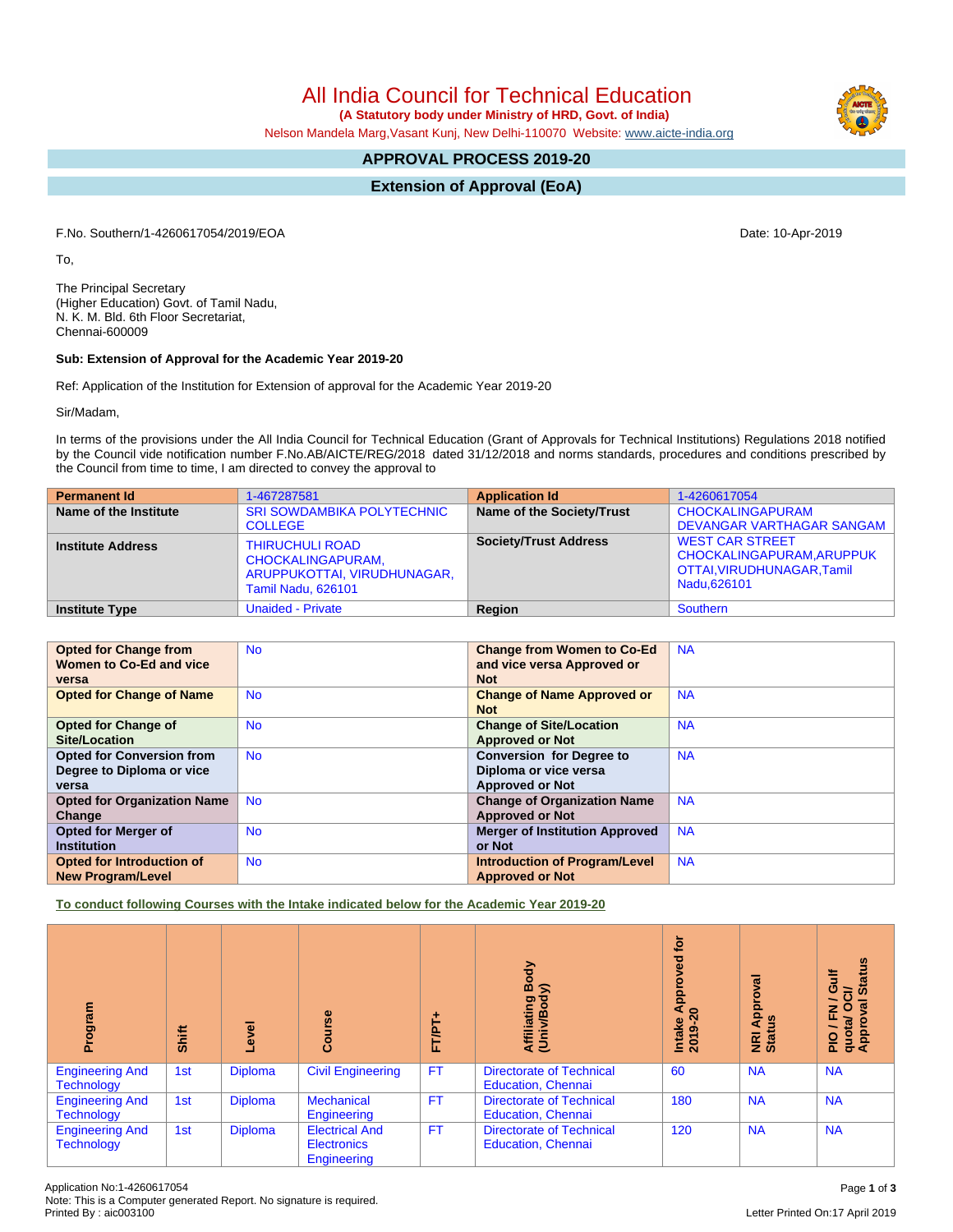| <b>Engineering And</b><br><b>Technology</b> | 1st | <b>Diploma</b> | Electronics &<br>Communication<br>Engg         | FT.       | <b>Directorate of Technical</b><br><b>Education, Chennai</b> | 60 | <b>NA</b> | <b>NA</b> |
|---------------------------------------------|-----|----------------|------------------------------------------------|-----------|--------------------------------------------------------------|----|-----------|-----------|
| <b>Engineering And</b><br><b>Technology</b> | 1st | <b>Diploma</b> | Information<br><b>Technology</b>               | FT.       | Directorate of Technical<br><b>Education, Chennai</b>        | 30 | <b>NA</b> | <b>NA</b> |
| <b>Engineering And</b><br><b>Technology</b> | 1st | <b>Diploma</b> | <b>Textile Technology</b>                      | FT        | <b>Directorate of Technical</b><br><b>Education, Chennai</b> | 60 | <b>NA</b> | <b>NA</b> |
| <b>Engineering And</b><br><b>Technology</b> | 1st | <b>Diploma</b> | <b>Refrigeration &amp; Air</b><br>Conditioning | <b>FT</b> | <b>Directorate of Technical</b><br><b>Education, Chennai</b> | 30 | <b>NA</b> | <b>NA</b> |

+FT –Full Time,PT-Part Time

## Approved New Courses

In case of any differences in content in this Computer generated Extension of Approval Letter, the content/information as approved by the Executive Council / General Council as available on the record of AICTE shall be final and binding.

Strict compliance of Anti-Ragging Regulation: - Approval is subject to strict compliance of provisions made in AICTE Regulation notified vide F. No. 37-3/Legal/AICTE/2009 dated July 1, 2009 for Prevention and Prohibition of Ragging in Technical Institutions. In case Institution fails to take adequate steps to Prevent Ragging or fails to act in accordance with AICTE Regulation or fails to punish perpetrators or incidents of Ragging, it will be liable to take any action as defined under clause 9(4) of the said Regulation.

#### **It is mandatory to comply all the essential requirements as given in APH 2019-20(appendix 6)**

NOTE: If the State Government / UT / DTE / DME has a reservation policy for admission in Technical Education Institutes and the same is applicable to Private & Self-financing Technical Institutions, then the State Government / UT/ DTE / DME shall ensure that 10 % of Reservation for EWS would be operational from the Academic year 2019-20 without affecting the percentage reservations of SC/ST/OBC/General . However, this would not be applicable in the case of Minority Institutions referred to the clause (1) of Article 30 of **Constitution of India.**

> **Prof. A.P Mittal Member Secretary, AICTE**

Copy to:

- **1. The Director Of Technical Education\*\*, Tamil Nadu**
- **2. The Registrar\*\*,** Directorate Of Technical Education, Chennai
- **3. The Principal / Director,**

Sri Sowdambika Polytechnic College Thiruchuli Road Chockalingapuram, Aruppukottai,Virudhunagar, Tamil Nadu,626101

**4. The Secretary / Chairman,** Chockalingapuram Devangar Varthagar Sangam West Car Street Chockalingapuram. Aruppukottai,Virudhunagar, Tamil Nadu,626101

## **5. The Regional Officer,**

All India Council for Technical Education Shastri Bhawan 26, Haddows Road Chennai - 600 006, Tamil Nadu

## **6. Guard File(AICTE)**